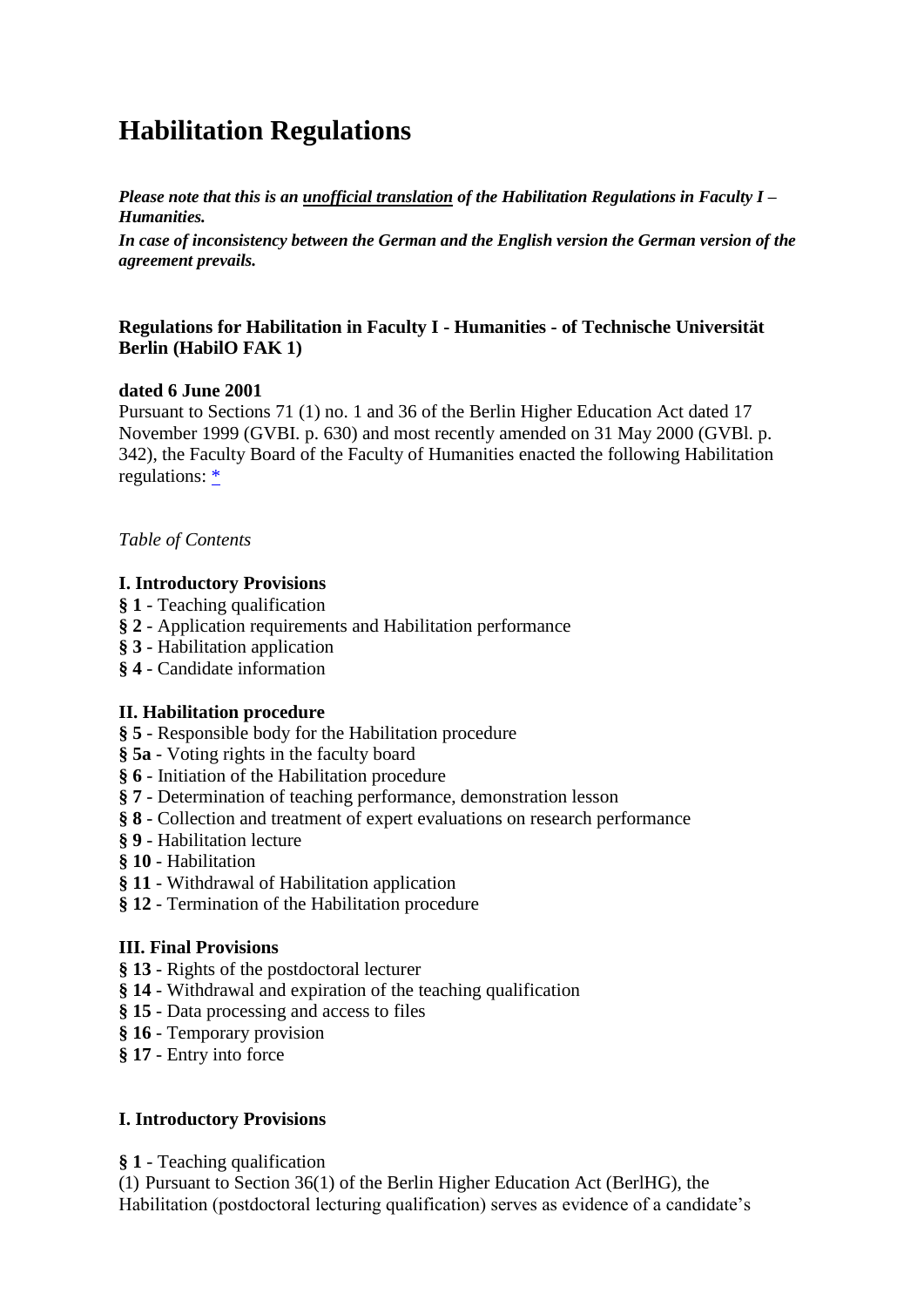competence to autonomously represent a scientific discipline or subject area in research and teaching.

(2) An individual is considered a postdoctoral lecturer when, pursuant to Section 36(2) BerlHG, he/she has been granted the teaching qualification within the Habilitation procedure by a university entitled to award the Habilitation within the scope of the German Higher Education Framework Act.

# **§ 2** - Application requirements and Habilitation performance

(1) Pursuant to Section 36 (4) BerlHG, applicants must possess at least a university degree and doctorate to be admitted to the Habilitation procedure.

(2) The scientific achievements in research and teaching required for the award of the teaching qualification shall be proven by:

- 1. A not yet published comprehensive monograph (Habilitation thesis) or published or publication-ready scientific work equivalent to a Habilitation thesis,
- 2. At least two semesters of teaching in the form of lectures, integrated courses and seminars, together comprising at least four course hours per week at a university entitled to award the Habilitation,
- 3. The Habilitation lecture, pursuant to Section 9.

#### **§ 3** - Habilitation application

(1) The application for admission to the Habilitation procedure (Habilitation application) is to be submitted in writing by the candidate to the dean of the faculty in which the candidate intends to acquire Habilitation (application faculty).

- (2) The Habilitation application may include an additional participating faculty.
- (3) The Habilitation application must name the subject in which the candidate intends to acquire the Habilitation.
- (4) The application shall include:
	- 1. Personal information,
	- 2. A CV including descriptions of the candidate's education and professional development,
	- 3. Documentation (certified copies or transcript) of the candidate's university degree and doctorate,
	- 4. At least three copies of scientific publications pursuant to Section 2(2) no. 1; the Habilitation thesis must be in German. With the approval of the faculty board and if doing so does not affect the evaluation process, the thesis can also be submitted in another language, in which case a summary written in German must be included. The remaining publications may be submitted in another language. In such cases, each examiner can request translation into the language of the Habilitation thesis,
	- 5. A written statement that pursuant to Section 2(2) no. 1, the candidate has compiled the thesis and other work without assistance and has not used sources and tools other than those indicated,
	- 6. A complete list of the candidate's publications, inventions, and other technical,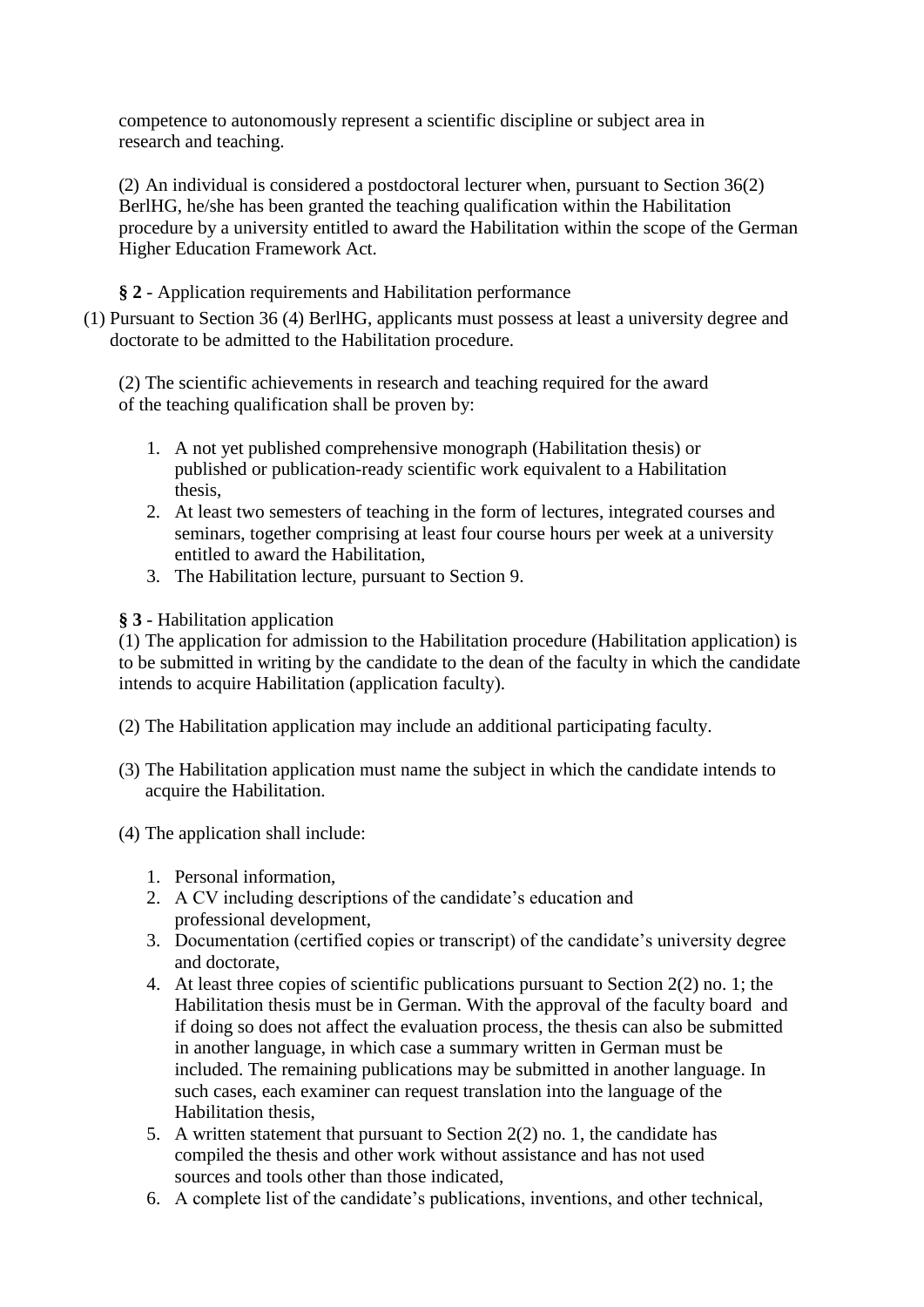scientific, and academic achievements, if not already indicated under No. 4,

- 7. Documents about the candidate's teaching activities pursuant to Section 2(2) no. 2,
- 8. A written statement that pursuant to No. 7, the courses were prepared and conducted independently, as well as a report of the objectives, content, and methods of teaching,
- 9. A written statement that the candidate is aware of these Habilitation Regulations,
- 10. A written statement that the candidate has not initiated any other Habilitation procedure that is still ongoing,
- 11. A written statement that the candidate had initiated a Habilitation procedure for which a final decision has already been made, if applicable with complete information about the documents submitted in the process and the result thereof.
- 12. Three topics from the requested subject for the Habilitation lecture pursuant to Section 9.

(5) Should scientific publications be evaluated which were published with other scientists, the candidate's contribution to the publication must be clearly demarcated and recognizable. The names, academic degrees, and addresses of any co-authors must be provided. Moreover, information must be provided whether these scientists acquired or applied for an academic degree or acquired or applied for Habilitation using the submitted joint work or parts thereof. The candidate submits his/her consent for these scientists to be informed of this Habilitation application. The same applies to courses conducted with other scientists.

(6) The dean of the application faculty examines the submitted documents for their completeness. If the documents are incomplete, the candidate will be notified of what is missing.

(7) The Habilitation application and the included documents (a single copy of the scientific publications pursuant to Section 2(2) no. 1) remain in the faculty, which, pursuant to Section 5, is responsible for the Habilitation procedure or assumes the primary role; if no faculty is responsible or assumes the primary role, the documents are to be submitted to the application faculty.

(8) The Habilitation application is to be rejected if

- 1. the requirements have not been met pursuant to Section 2,
- 2. documents have not been submitted pursuant to Section 3,
- 3. a Habilitation procedure in the same scientific subject has already been completed within the purview of the Higher Education Act,
- 4. a Habilitation procedure has been conducted in the same scientific subject elsewhere within the purview of the Higher Education Act,
- 5. the faculty is not responsible pursuant to Section 5 (1).

## **§ 4** - Candidate information

The candidate is to be immediately notified of any decisions over the course of the Habilitation procedure. Missed deadlines and any rejection decisions are to be substantiated in writing to the candidate and the Committee for Research and Junior Scholars (FNK).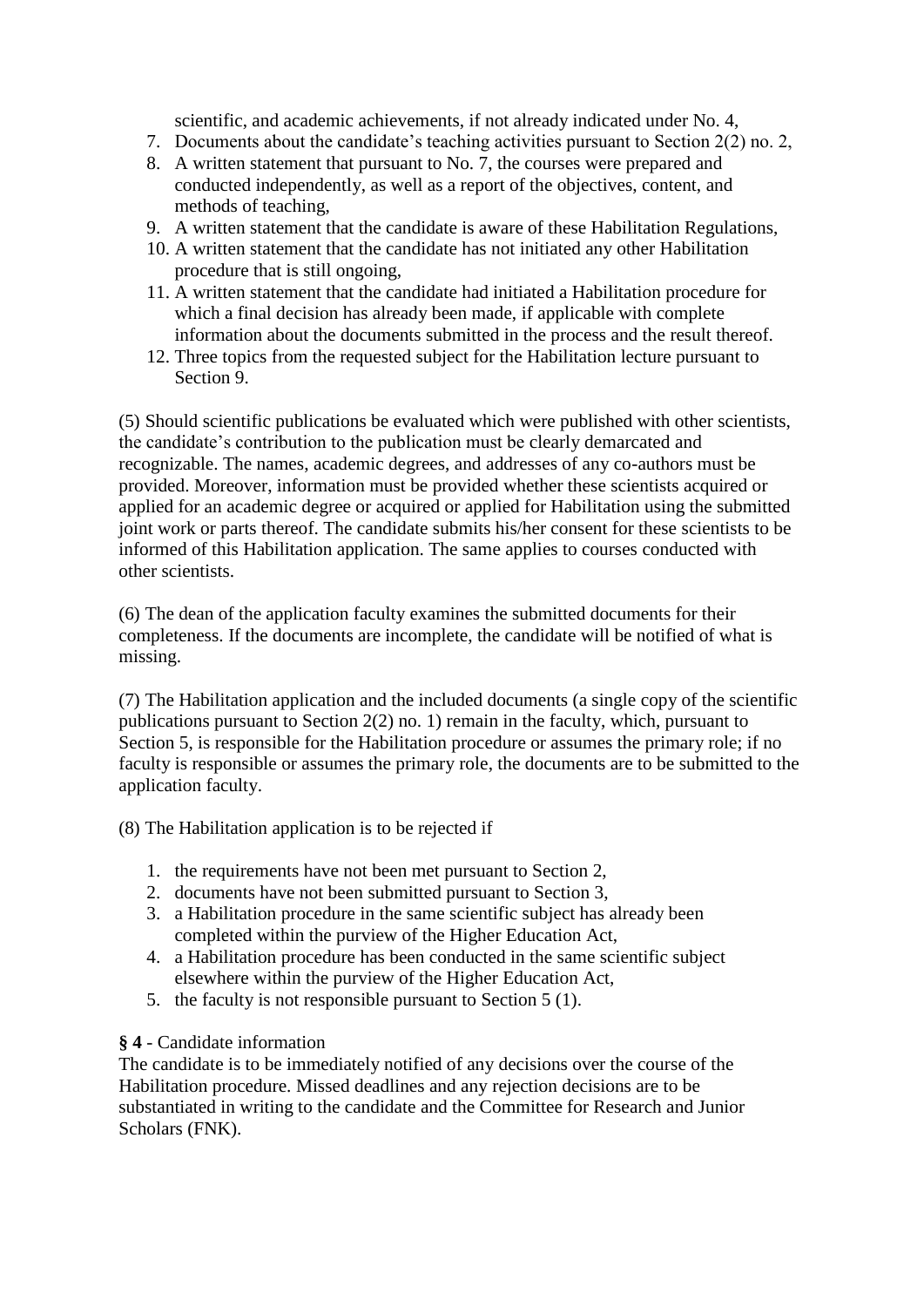## **II. Habilitation procedure**

**§ 5** - Responsible body for the Habilitation procedure

(1) A faculty is responsible for the Habilitation procedure when, pursuant to Section 99 BerlHG, the subject, in which the candidate intends to acquire the Habilitation, or a related subject in the faculty, are represented by at least one professor or jointly by multiple professors.

(2) As soon as the Habilitation application is formally complete, the dean of the application faculty immediately informs the FNK and all other faculties of Technische Universität Berlin of the Habilitation application, stating the date on which the application was complete, and if applicable, which other faculty is to be involved in accordance with the application.

(3) The application faculty and, if applicable, the additional participating faculty generally declare their technical competence for the subject matter within one month after receipt of the formally complete application or notification of the application; each faculty can challenge the technical competence of the other faculty. Within one month of being informed of the application, the faculty board of another faculty can declare its willingness to participate on the basis of its technical competence or challenge the technical competence of the application faculty or further participating faculties.

(4) If, on the basis of the procedure stated in Paragraph 3, only one faculty declares itself technically competent and no objections have been made to this declaration, this faculty is responsible for the Habilitation procedure.

(5) If, on the basis of the procedure stated in Paragraph 3, multiple faculties have declared themselves technically competent or their technical competence has been challenged, the FNK is to immediately draft a settlement proposal with the participation of the faculties involved, recommending the technical competence of a faculty or the appointment of a Joint Commission with Decision-Making Authority pursuant to Section 74(5) BerlHG under the leadership of a faculty or recommending that no faculty is technically competent. As a rule, the faculties involved must reach a decision concerning the settlement proposal at the next faculty board meeting. If a settlement is not reached, a decision is made by the Academic Senate.

(6) If a joint commission is appointed pursuant to Paragraph 5, the dean of the faculty with the primary role assumes the position of chair. In all following regulations, the faculties involved in the Joint Commission take the place of the responsible faculty, the Joint Commission the place of the faculty board of the responsible faculty, and the faculty administration of the leading faculty for the faculty administration of the responsible faculty.

(7) If responsibility for the Habilitation procedure is not assigned to the application faculty, the candidate may withdraw the Habilitation application.

## **§ 5a** - Voting rights in the faculty board

(1) Voting rights during the performance evaluations (Sections 7(7), 8(3), and 9(4)) are reserved for the professors and other members of the faculty holding a postdoctoral qualification as well as all authorized professors in accordance with Section 70 (5) BerlHG. The vote shall be held openly. Abstentions from voting are not permitted. The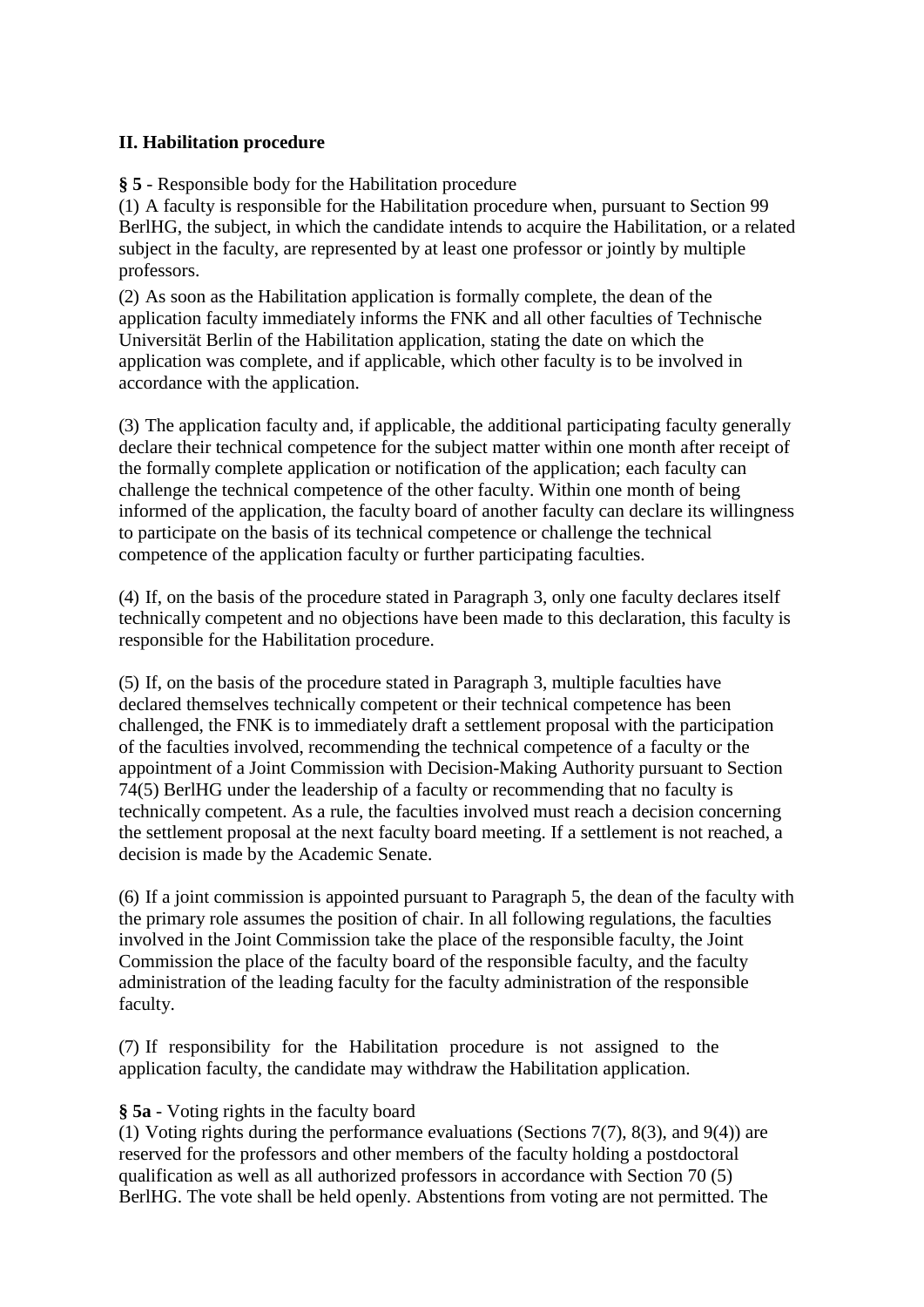votes shall be recorded by name and the ballot papers added to the Habilitation file.

(2) In the event of a teaching demonstration, only those who also sat in on the demonstration lesson shall have the right to participate in the performance evaluation pursuant to Section 7(4). Only those who have also taken part in the Habilitation lecture shall have the right to vote in the decision on the award of teaching qualifications pursuant to Section 9(4).

(3) In all other Habilitation matters, all members of the faculty board, including the professors entitled in accordance with Section 70(5) BerlHG, vote; the other employees, however, vote with limited voting rights in accordance with Section 3 of the Ordinance on Employee Voting Rights.

**§ 6** - Initiation of the Habilitation procedure

(1) Once it has been determined which faculty is responsible for the Habilitation procedure, the respective faculty board initiates the procedure without delay or concludes the rejection of the Habilitation application. The application can only be rejected when the subject for which the candidate has applied or the submitted scientific publications are not significantly separate from that or those of a previous Habilitation procedure undertaken by the candidate.

(2) With the invitation to this decision, the dean calls upon all professors primarily employed by the faculty to declare their willingness to cooperate in accordance with Section 70(5) BerlHG in conjunction with Section 31(1) of the Constitution of the University; this declaration applies to the entire Habilitation procedure. If professors only receive the right to participate during the Habilitation procedure, they are to be requested to make this declaration without delay.

**§ 7** - Determination of teaching performance, demonstration lesson

(1) Upon initiation of the Habilitation procedure, the faculty board determines whether the teaching performance pursuant to Section 2(2) no. 2 is sufficient in nature and scope. Should the faculty board determine this as insufficient, it shall suspend the Habilitation procedure and provide the candidate with an opportunity to make up the missing teaching.

(2) As soon as the faculty board has declared the teaching performance as sufficient, it resumes the, if applicable, suspended Habilitation procedure. In order to assess the candidate's didactic abilities, the faculty board obtains an evaluation from the responsible institute. (Possible bases for this didactic evaluation include,

seminar concepts, teaching materials, the candidate's own evaluation materials, questionnaires from seminar participants, or work shadowing.) If the faculty board is unable to evaluate the candidate's didactic abilities because the teaching completed at TU Berlin was insufficient in scope, the candidate is required to give a demonstration lesson. A demonstration lesson may also be held at the request of the candidate. If a demonstration lesson is to be given, the candidate proposes three topics. The faculty board selects one of the topics and determines the place and date of the teaching demonstration. The demonstration lesson is open to the University public and shall encompass a double lesson and particularly be oriented in particular towards the needs of students. A discussion of the didactic concept forms part of the demonstration lesson.

(3) At least 14 days before the scheduled date, the dean is to invite the members of the faculty board, the professors, the adjunct lecturers (Privatdozent/in), and further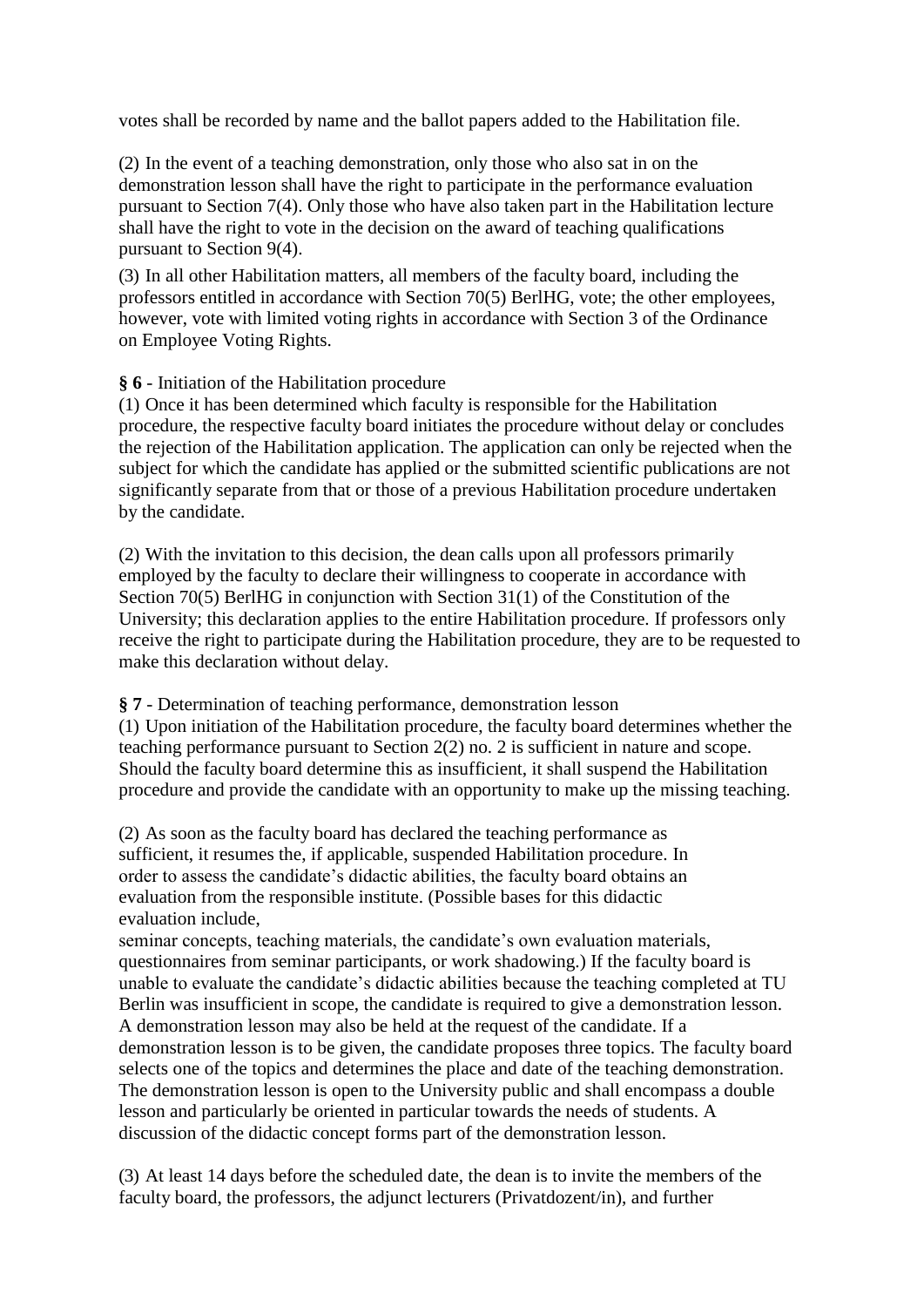postdoctoral lecturers of the faculty in writing. An invitation to the teaching demonstration will also be publicly posted.

(4) After the demonstration lesson, a summary report on the overall teaching performance (didactic report) is prepared by the dean, taking into account the documents in accordance with Section 2(2) no. 2 and Section 3(4) no. 8, and submitted to the faculty board at the next faculty board meeting. In its expert evaluation, the faculty board also considers counter-evaluations from members of the faculty board and other members of the faculty with voting rights that deviate from the majority opinion. Should the faculty board evaluate the teaching performance as negative, it can give the candidate an opportunity to conduct a demonstration lesson or, if applicable, repeat the demonstration lesson once. Should the faculty board thereafter once again evaluate the teaching performance as negative, the Habilitation procedure is terminated.

**§ 8** - Collection and treatment of expert evaluations on research performance

(1) Should the faculty board evaluate the teaching performance as positive, it will name at least two reviewers to give an expert evaluation of the candidate's research performance. One reviewer must primarily be employed as a professor in the responsible faculty. The remaining reviewers should be professors at another university entitled to award the Habilitation or a foreign university with a comparable academic standard. Only persons who are scientifically qualified to assess at least essential parts of the work in accordance with Section 2(2) no. 1 may be named as reviewers. Qualification is traditionally proven by a professorship in the faculty or a Habilitation in the project. It can also be proven otherwise.

When selecting the reviewers, the faculty board shall ensure that they are able to assess the work comprehensively, if necessary in cooperation with each other. Each reviewer is to immediately take note of the work in full and to justify the evaluation result in writing in a comprehensible manner.

(2) On the basis of the work as per Section 2(2) no. 1, the reviewers shall, as a rule, submit written reports on the candidate's scientific achievements in research independently of one another within three months. These reports must describe the innovative achievements in detail and establish whether the scientific performance of the candidate necessitates a different delimitation of the subject from that of the application.

(3) The reports must be available for at least two weeks in the faculty administration. All individuals personally invited to the demonstration lesson pursuant to Section 7(3) may review the documents pursuant to Section 2(2) no. 1 and inspect the reports. Voting members of the faculty have the right to submit detailed written counter-evaluations. These counter-opinions are to be considered in further decisions regarding the Habilitation procedure.

(4) After expiration of the display period according to Section 3, the faculty board shall immediately decide on the continuation or termination of the Habilitation procedure and, if necessary, on a delimitation of the subject deviating from the application on the basis of the expert evaluations and possible counter-evaluations. The expert evaluations and, if applicable, counter-evaluations from the group of members with voting rights are to be attributed a binding effect in principle with regard to content and are therefore to be granted decisive influence on the evaluation decision of the faculty board. The faculty board can obtain a further (if possible external) expert evaluation before making its decision. If a further expert evaluation is obtained, the display period of two weeks must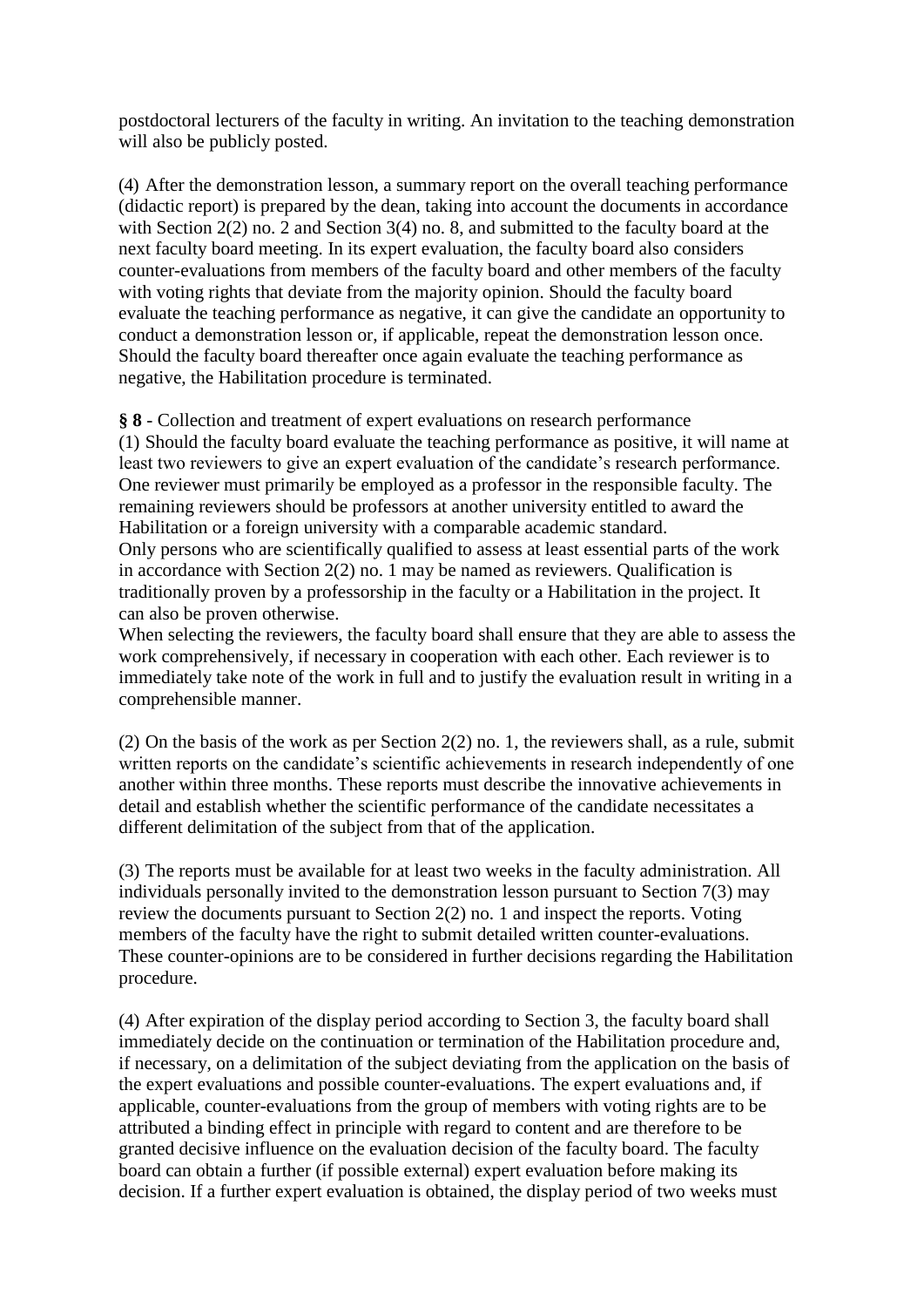again be observed pursuant to Section 3.

(5) If the faculty board deems a delimitation of the subject necessary, it must justify this in writing to the candidate. Should the candidate not consent to the changed subject, he/she can withdraw the Habilitation application.

#### **§ 9** - Habilitation lecture

(1) If the faculty board has decided to continue the Habilitation procedure and has reached agreement with the candidate on the subject, it shall select the topic of the Habilitation lecture from the proposals requested in accordance with Section 3(4) Er. 12 and determine the place and location thereof. The Habilitation lecture is public and consists of a scientific lecture of approximately 45 minutes duration and a subsequent scientific discussion.

(2) The dean invites the public to the Habilitation lecture via a public announcement at least 14 days before the scheduled date. The reviewers, members of the faculty board, professors, adjunct lecturers (Privatdozent), and other members of the faculty with a Habilitation, as well as the president and deans of the other faculties at Technische Universität Berlin are to be invited in writing. On the orders of the faculty board the dean can invite further persons.

(3) The Habilitation lecture is held in German and conducted by the dean. All persons personally invited to lecture have the right to participate in the discussion.

(4) On the basis of the expert evaluations and possible counter-evaluations, scientific performance, and the Habilitation lecture, the faculty board shall decide at a closed meeting following the Habilitation whether to grant the teaching qualification for the intended subject or to discontinue the Habilitation procedure; the reviewers may participate in the discussion with the right to speak.

## **§ 10** - Habilitation

(1) Within one year, the candidate shall make available to the University Library and the faculty a set of the work in accordance with Section 2(2) no. 1 in a form suitable for reproduction. The date of the opening of the Habilitation procedure, the date of the faculty board's decision on the award of the teaching qualification, the names of all the reviewers, as well as the identifier of Technische Universität Berlin in library traffic (D 83) must be indicated. The deadline may be extended by the faculty board at the request of the candidate.

(2) As soon as the work has been made available in accordance with Paragraph 1, the dean hands over to the candidate the certificate by which the faculty grants him or her the teaching qualification for the intended subject. The certificate bears the date on which the faculty board granted the teaching qualification, the signatures of the president and dean, and the seal of Technische Universität Berlin. The Habilitation is complete upon bestowal of the certificate, i.e. the candidate has been granted the teaching qualification. The FNK is to be notified of the completion of the Habilitation procedure.

## **§ 11** - Withdrawal of Habilitation application

(1) The candidate can withdraw the Habilitation application as long as the Habilitation procedure has not yet been initiated, especially if the faculty has not been named responsible for the Habilitation procedure pursuant to Section 5(7). In this case, the Habilitation application is considered as not submitted.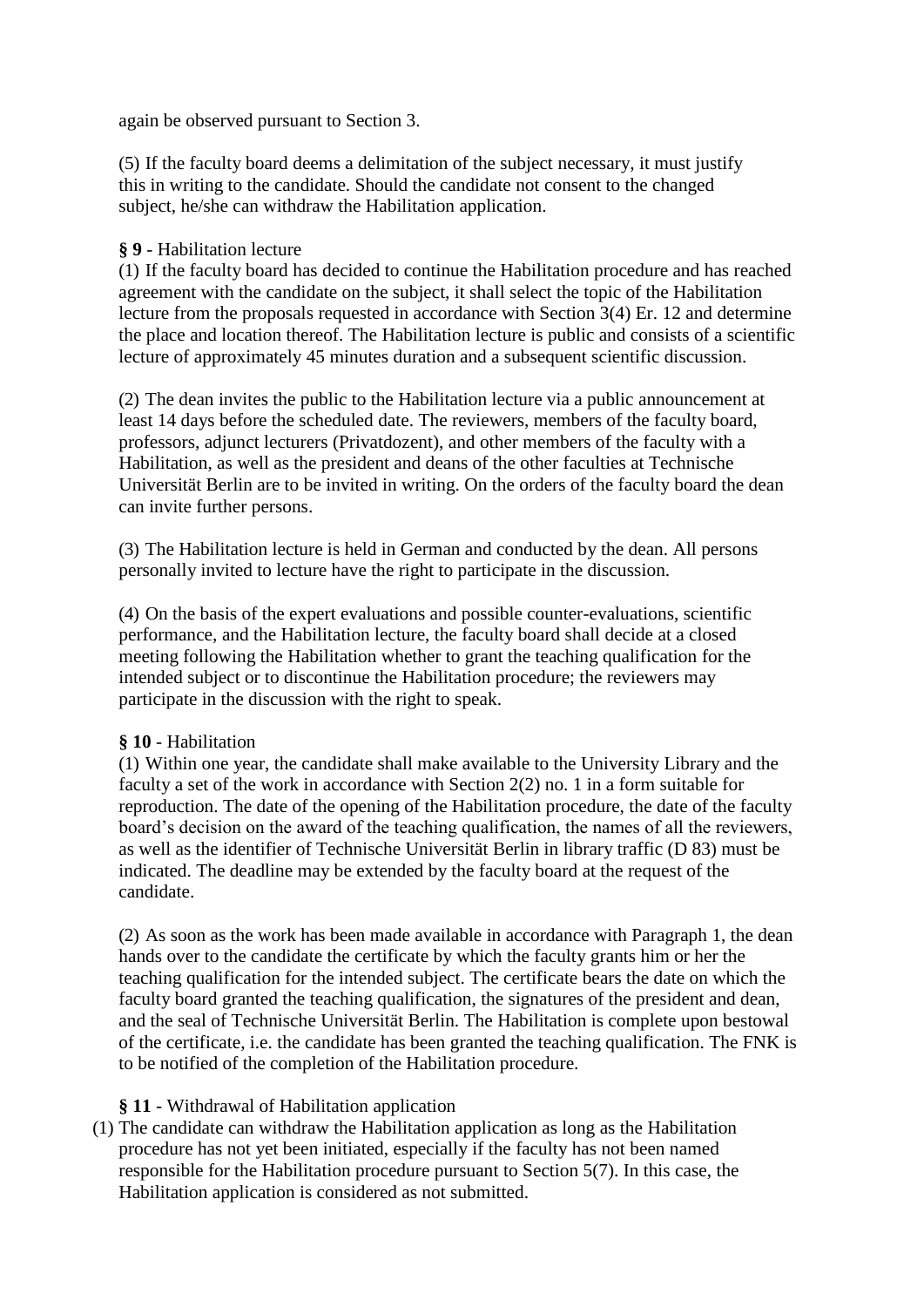(2) The candidate may withdraw the Habilitation if there is a deviation from the proposed designation of the subject in accordance with Section 8(4).

(3) The dean is to inform the FNK of the withdrawal of Habilitation application.

**§ 12 -** Termination of the Habilitation procedure

(1) Except in the cases stated in Sections 7(4), 8(3), and 9(4), the Habilitation procedure is to be terminated by a resolution of the faculty board if

- 1. the candidate has failed or refused, without sufficient justification, to comply within the prescribed period with an invitation to him or her to complete the Habilitation procedure,
- 2. or if prior to awarding the Habilitation, academic misconduct is proven against the candidate during the Habilitation procedure.

(2) The dean informs the FHK of the termination of the Habilitation procedure.

## **III. Final Provisions**

**§ 13** - Rights of the postdoctoral lecturer

(1) Pursuant to Section 118 (1) BerlHG, the postdoctoral lecturer has the right to request the venia legendi. The application must be submitted to the faculty responsible for the subject of the venia legendi. The venia legendi is awarded by the president on the order of the faculty board.

(2) A certificate signed by the dean and the president shall be handed over for the granting of the teaching authorization. The right to teach is associated with membership of the University and the right to use the term *Privatdozentin/Privatdozent* (Priv.-Doz./private lecturer).

**§ 14** - Withdrawal and expiration of the teaching qualification

(1) The teaching qualification expires when the postdoctoral lecturer is no longer entitled to bear the title of Doctor. According to Section 36 (7) BerlHG, the president shall determine the expiration upon request of the faculty.

(2) The teaching authorization is revoked by resolution of the faculty board if the Habilitation was obtained by unfair means.

## **§ 15** - Data processing and access to files

(1) The faculty is authorized to process personal data collected in accordance with these regulations to the necessary extent for the fulfillment of the assigned tasks in the Habilitation procedure. Conveyance of data shall be permitted only on the basis of a specific legal provision. The faculty can keep anonymous statistics for business purposes.

The Habilitation documents are stored in examination files. These are created and processed by the faculty board or on its behalf.